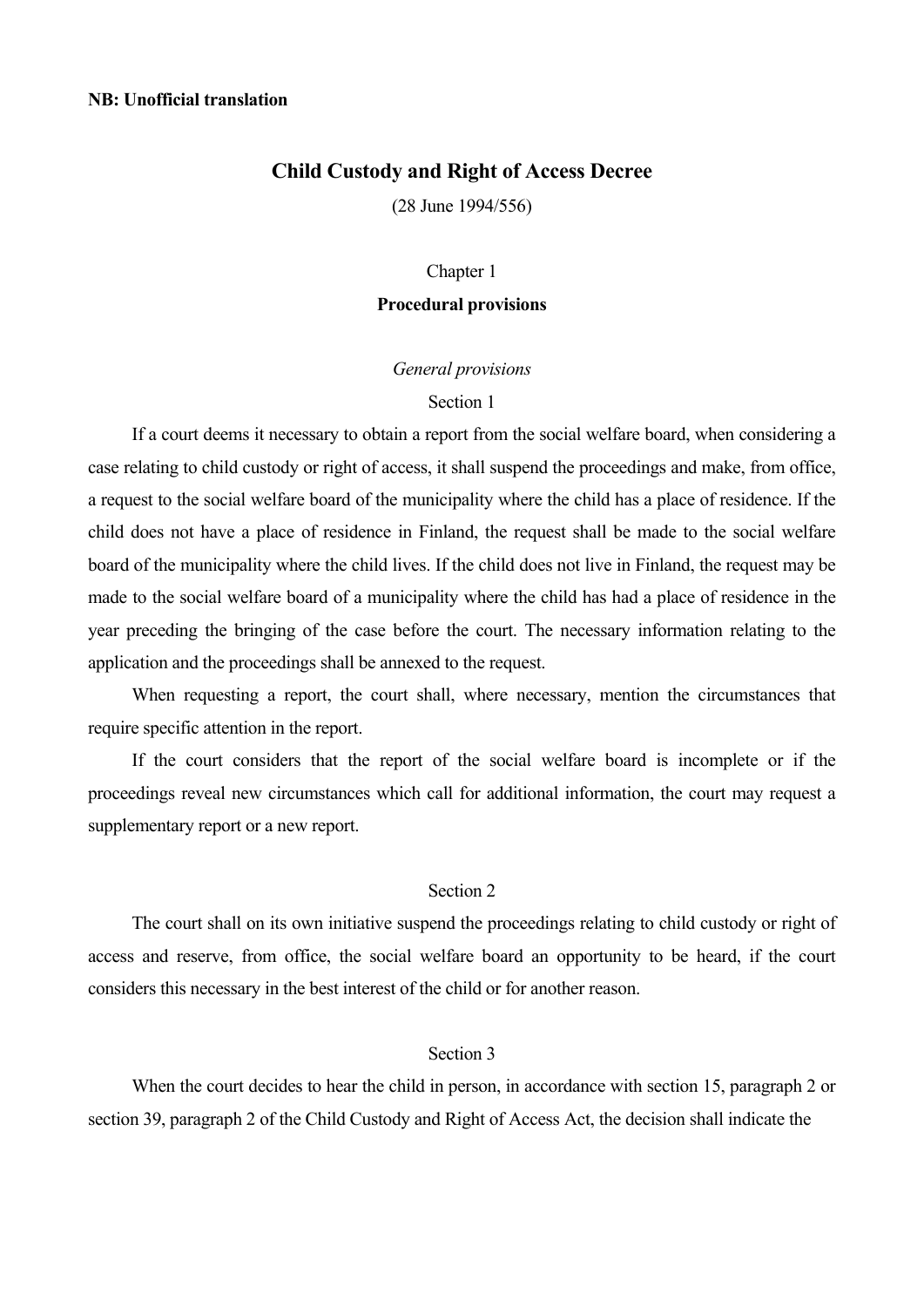circumstances establishing a significant reason that makes the hearing necessary in view of the resolution of the case.

 When the court issues an interim order in a case relating to child custody or right of access, the decision shall indicate that the order is to remain in force during the proceedings and until the court makes a decision in the case.

#### Section 4

 In a case relating to right of access of a child, an applicant who is not habitually resident in Finland shall be granted cost-free proceedings without liability to compensate the State, as provided for in section 41, paragraph 1 of the Child Custody and Right of Access Act, if the application is to be deemed necessary due to the fact that the Helsinki Court of Appeal or the Supreme Court has made a decision relating to the return of the child by virtue of the Convention on the Civil Aspects of International Child Abduction, done at the Hague on 25 October 1980 (*the Hague Convention*), or to the recognition or enforcement of a decision on child custody or right of access made in a foreign State.

#### *Special provisions for the Helsinki Court of Appeal*

#### Section 5

 When the application referred to in section 36 of the Child Custody and Right of Access Act is made by the Ministry of Justice, acting as the Central Authority referred to in section 35 of the said Act, or by an agent authorised by the Ministry, cost-free proceedings shall be granted to the person on whose behalf the Ministry of Justice is acting.

# Section 6

 When the Helsinki Court of Appeal requests, in accordance with section 39 of the Child Custody and Right of Access Act, that the social welfare board ascertain the opinion of the child, the request shall be made to the social welfare board of the municipality where the available information indicates the child to live. The request shall otherwise be subject to the provisions in section 1.

#### Section 7

 When considering a case relating to the return of a child, as referred to in section 30 of the Child Custody and Right of Access Act, the Helsinki Court of Appeal may exhort the applicant to obtain a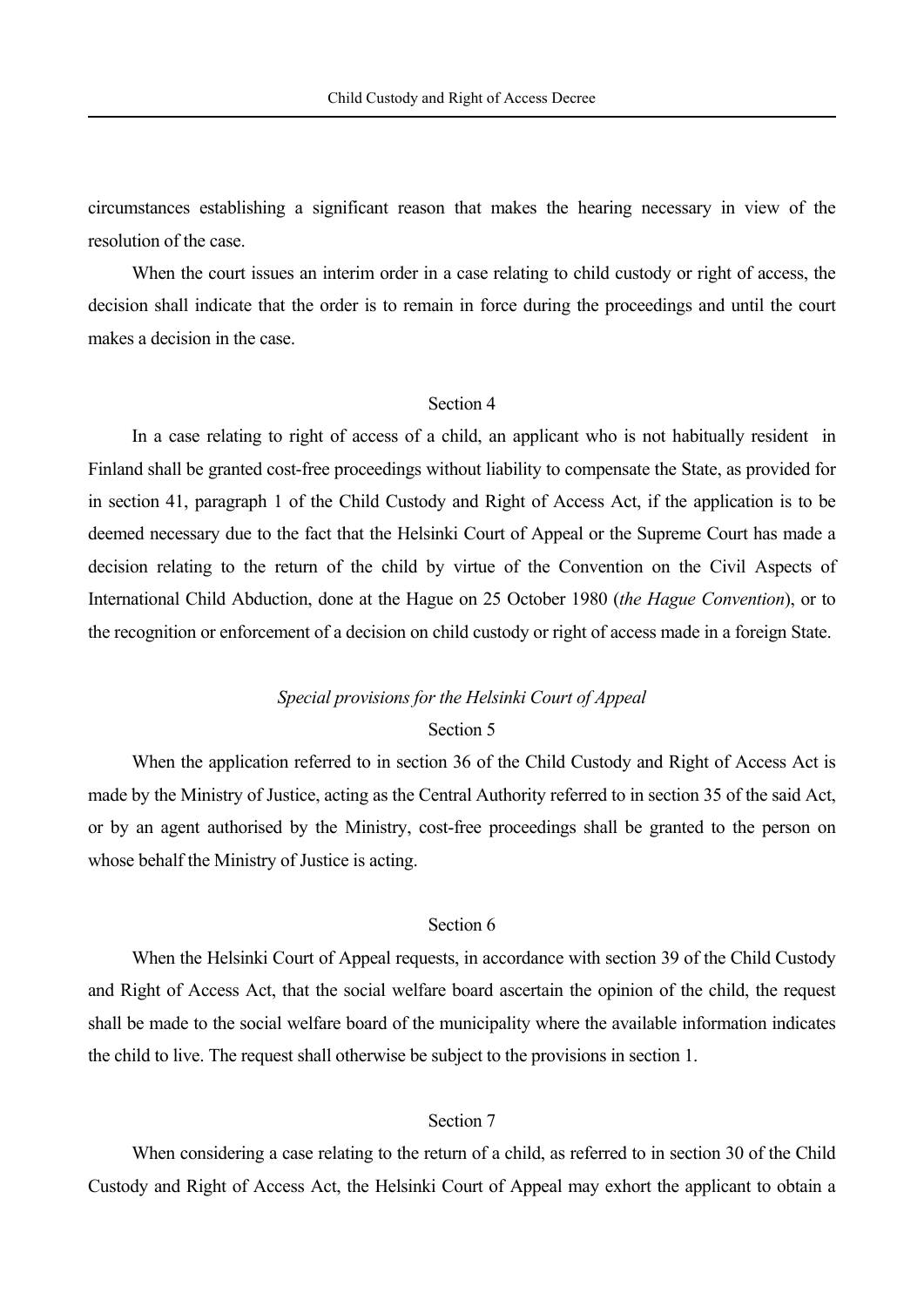decision or other evidence from the authorities of the State where the child had his habitual residence immediately prior to the wrongful removal or failure to return, to the effect that the said removal or failure to return is wrongful in accordance with the Hague Convention, if such a decision or evidence is available from that State.

#### Chapter 2

#### **Provisions for the social welfare board**

# Section 8

 The social welfare board from which a court has requested a report in accordance with section 1 shall prepare the report in cooperation with the social welfare boards of the municipalities where the parents, the custodian and the proposed custodian of the child have their places of residences and, where necessary, also with the social welfare board of the municipality where such persons or the child live.

 The social welfare board may prepare a report only upon the request of a court. The report shall be sent directly from the requested social welfare board to the court.

# Section 9

When a request referred to in section 6 is made to the social welfare board, it shall urgently ascertain the opinion of the child. The provisions in section 8, paragraph 2 shall be applied.

# Section 10

 When the social welfare board, upon the request of a court, prepares a report or uses its right to be heard in a case relating to child custody or right of access, it shall consult with the guardianship board, if this is to be deemed necessary, and request a statement from the guardianship board on the guardianship of the child, where necessary.

#### Section 11

 When the social welfare board is notified of the death of a custodian, resulting in the loss of child custody, it shall consult with persons close to the child and make an application to the court on the appointment of a custodian and a guardian, where necessary.

When a child is, due to a reason other than that referred in section 1, permanently in the care of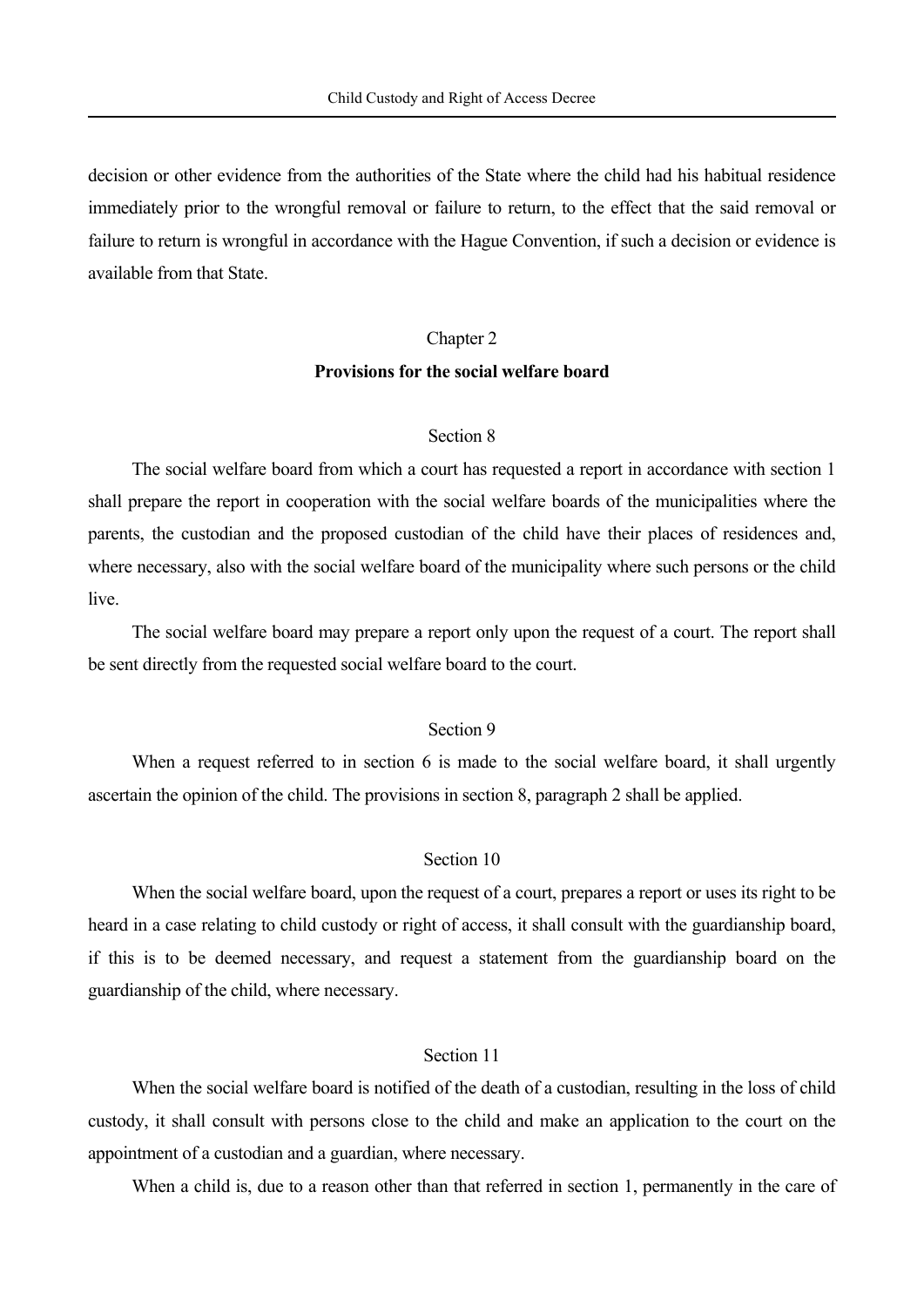someone else than his custodian or custodians, the social welfare board shall take measures to arrange the custody of the child by agreement of the parents or by a court decision, if this is warranted in the best interest of the child. When considering the matter the social welfare board shall pay special attention to the

own wishes and opinion of the child and to the relationship between the child and the parents or other custodians.

 The Child Welfare Act (1983/683) contains provisions on the taking of a child into protective care by the social welfare board in situations where he is in immediate danger or otherwise in urgent need of protective care.

#### Section 12

 The social welfare board's right of action in cases relating to child custody or right of access or to the return of a child shall be used as provided in section 12 of the Social Welfare Act (1992/736).

#### Section 13

 When the social welfare board has confirmed an agreement on joint child custody by the parents or sole custody by one parent, it shall without delay notify the same for the census database, as provided in section 11 of the Census Decree, and to the guardianship board.

 When the social welfare board has confirmed an agreement on child custody or right of access and it has knowledge of pending court proceedings relating to the same matter, it shall send a copy of the agreement to the court.

# Chapter 3  **Provisions of Private International Law and Return of the Child**

#### Section 14

 The Ministry of Justice shall be the Central Authority referred to in the Hague Convention and the Council of Europe Convention on Recognition and Enforcement of Decisions concerning Custody of Children and on Restoration of Custody of Children, done at Luxembourg on 20 May 1980 (*the European Convention*); in this function it shall: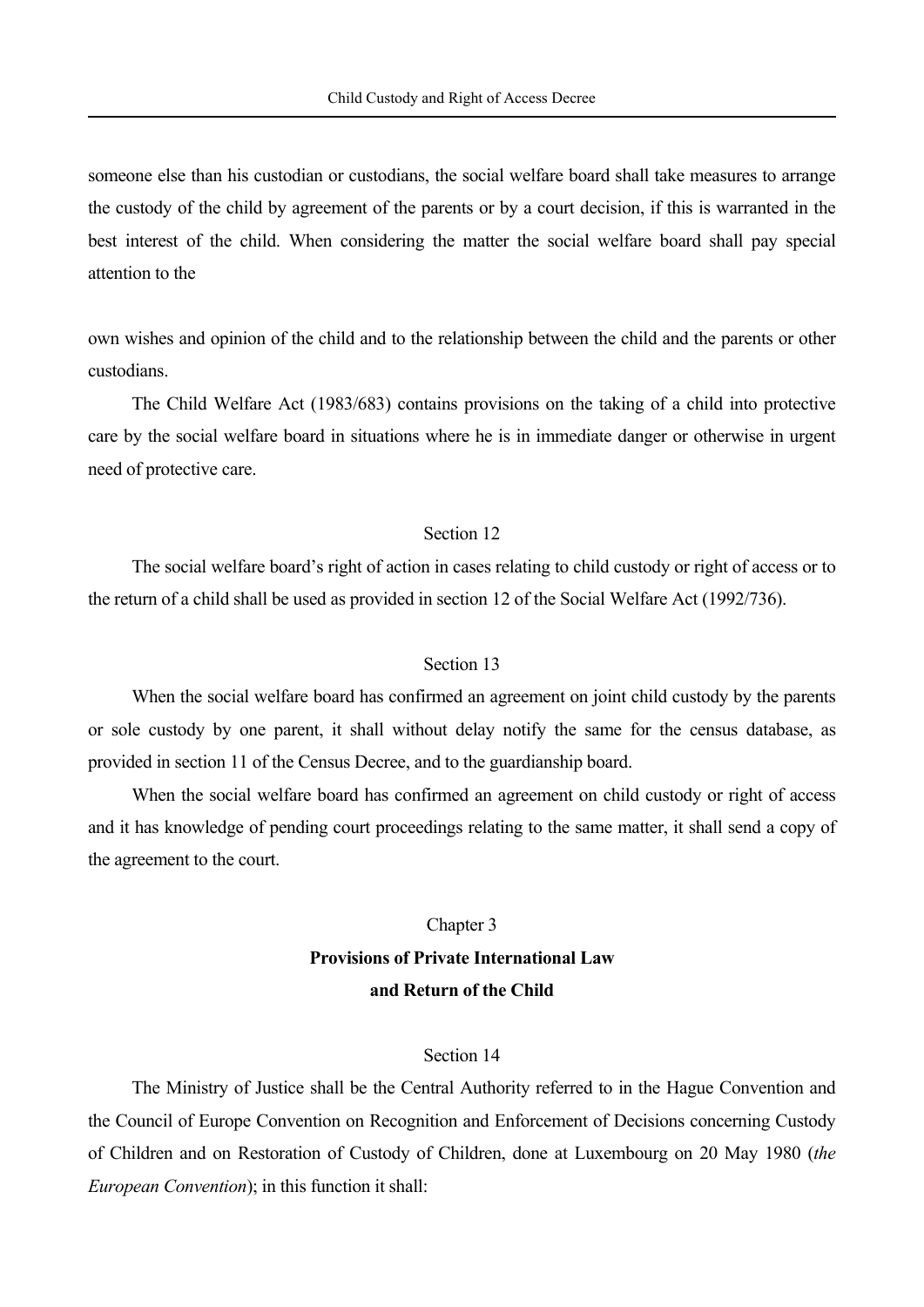1) act as the receiving and transmitting central authority;

 2) cooperate with the central authorities of the other Contracting States of the Hague Convention and the European Convention;

3) promote the cooperation of the competent Finnish authorities;

 4) assist in the organisation and protection of the right of access, as provided in article 11 of the European Convention and article 21 of the Hague Convention; and

 5) perform the other duties assigned to the Central Authority in the European Convention and the Hague Convention.

## Section 15

 A person who in Finland or another Contracting State of the European Convention has obtained a decision on child custody or right of access, or a decision referred to in section 26 of the Child Custody and Right of Access Act, may request the Ministry of Justice to take steps for the recognition or enforcement of the decision in another Contracting State.

 A person, an institution or another body whose rights relating to child custody have been violated by wrongful removal of the child or failure to return the child, as referred to in sections 30 and 32 of the Child Custody and Right of Access Act, may request the Ministry of Justice to take steps in order to obtain a return order by virtue of the Hague Convention.

 A request referred to in paragraphs 1 and 2 may be made also by the central authority of a Contracting State of the European Convention or the Hague Convention, respectively.

# Section 16

 A request addressed to the Ministry of Justice, as referred to in section 15, shall be made in writing.

#### Section 17

 The following information shall be annexed to a request for the recognition or enforcement of a decision on child custody or right of access:

1) the original decision or a certified copy;

 2) if the decision has been given in default, the original or a certified copy of the document indicating the manner, place and time of the subpoena or summons and the name of the person to whom the document was given;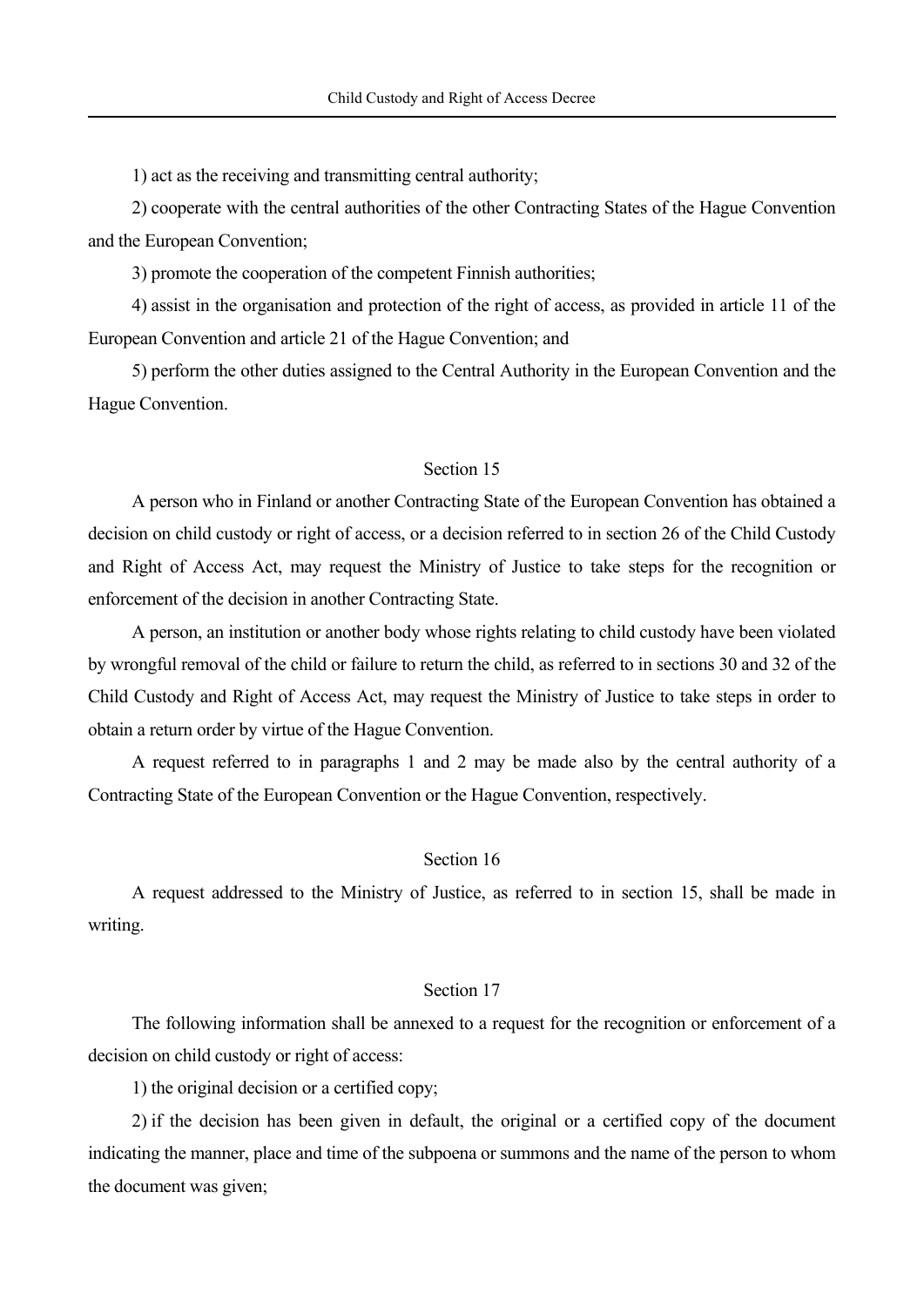3) a power of attorney, authorizing the central authority or an agent thereof to act on behalf of the requesting party;

 4) where necessary, a document indicating the enforceability of the decision in the State where it was given;

5) where possible, an indication of the whereabouts of the child; and

 6) a certified translation into Finnish, Swedish or English of a document not written in one of those languages, unless the Ministry of Justice grants an exception for this.

# Section 18

A request for the return of a child shall contain:

 1) the personal data and other identifying characters of the requesting party, the child and the person who is alleged to have removed the child or failed to return him;

2) the grounds on which the demand of the return of the child are based;

3) where obtainable, the information relating to the birth date of the child and

 4) all available information on the whereabouts of the child and the person with whom the child is assumed to live.

Where necessary, a request for the return of a child shall contain:

1) the relevant decision or agreement or a certified copy of the same;

 2) a certificate or an account of the central authority or another competent authority or expert of the State where the child is habitually resident, concerning the relevant provisions of the law of that State and

3) the other relevant documents and accounts.

 If the request or an annexed document is not in Finnish or Swedish, a certified translation to one of these languages or, in case of difficulty, to English shall be annexed to it, unless the Ministry of Justice grants an exception for this.

# Section 19

 The documents referred to in section 17, paragraph 1 and 2 shall be appended to an application addressed to the Helsinki Court of Appeal for the assertion of a decision made in a foreign State.

 In addition, an application for the assertion of the enforceability in Finland of a foreign decision shall have as an annex an account of the enforceability of that decision in the deciding State.

If the application relates to the recognition of an agreement or order arrived at without official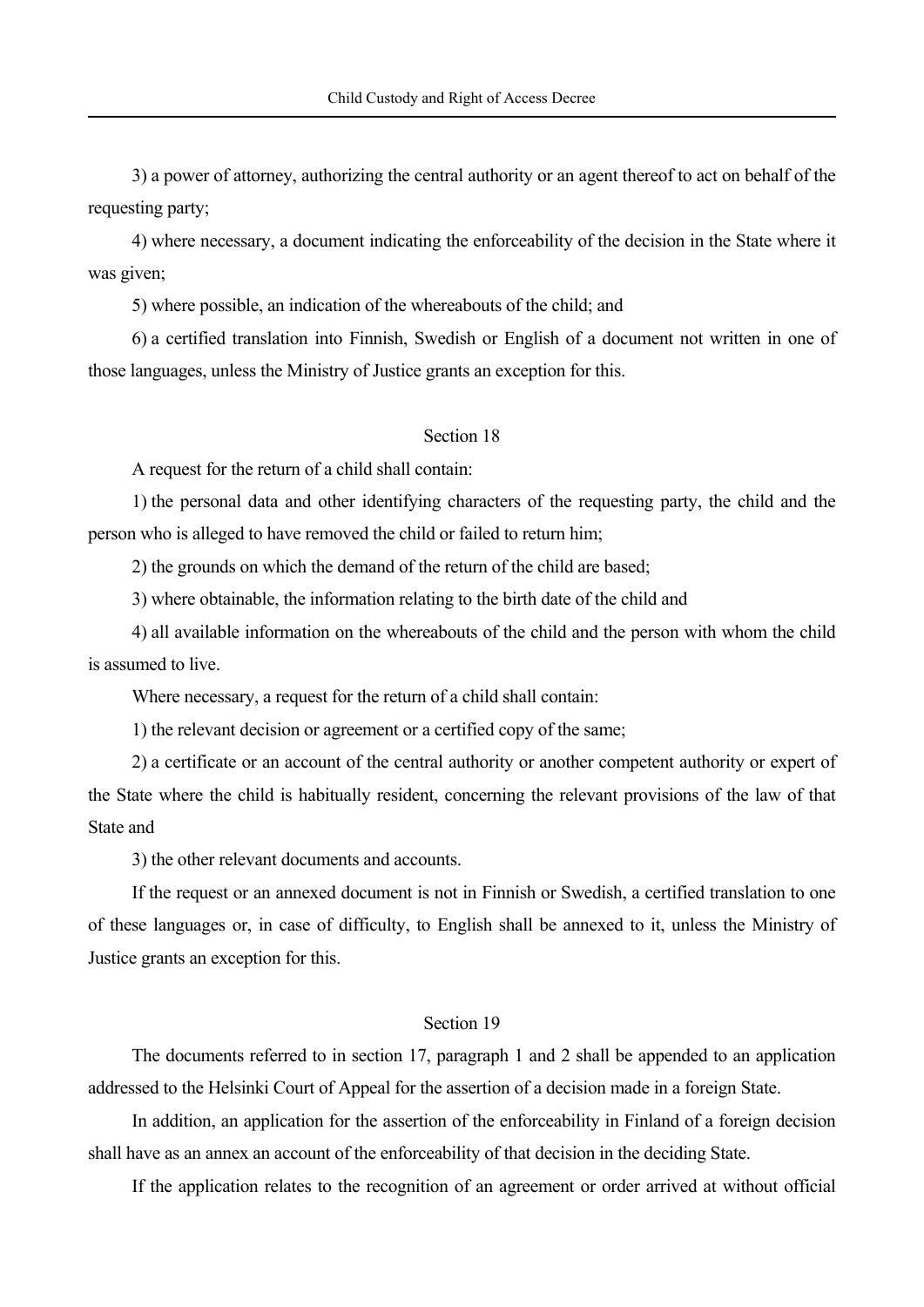cooperation, it shall have as an annex an account on the legal validity of the measure in the State where the child was habitually resident at the time of the agreement or order. If the application relates to enforcement, it shall further have as an annex an account of the enforceability of the agreement or order in that State.

# Section 20

 An application for the return of a child, addressed to the Helsinki Court of Appeal, shall, where necessary, have as annexes the documents referred to in section 18, paragraph 2.

## Section 21

 When the information relating to child custody is notified to the census database on the basis of a foreign decision, whose assertion has not been applied from the Helsinki Court of Appeal, the notification shall have as an annex the account referred to in section 19, paragraph 1 and the other necessary accounts required by the local census bureau or church authority. If the notification is based on an agreement or order referred to in section 23, paragraph 3 of the Child Custody and Right of Access Act, it shall have as an annex an account of the legal validity of the agreement or order in the State where the child was habitually resident at the time of the agreement or order.

#### Section 22

 The Ministry of Justice may deny the assistance referred to in the European Convention, the Hague Convention and this chapter, if:

1) it is clear that there is no justification for the assistance under either Convention; or

 2) the application relates to the resolution of a matter of right of access in Finland and it is clear that Finnish courts have no jurisdiction or that the application cannot be granted under Finnish law.

 The denial and the grounds thereof shall at once be notified to the applicant or, if the application has been transmitted by the central authority of a foreign State, to this central authority.

## Chapter 4

#### **Miscellaneous provisions**

## Section 23

The Ministry of Justice shall confirm the form used for the agreement referred to in section 7 of